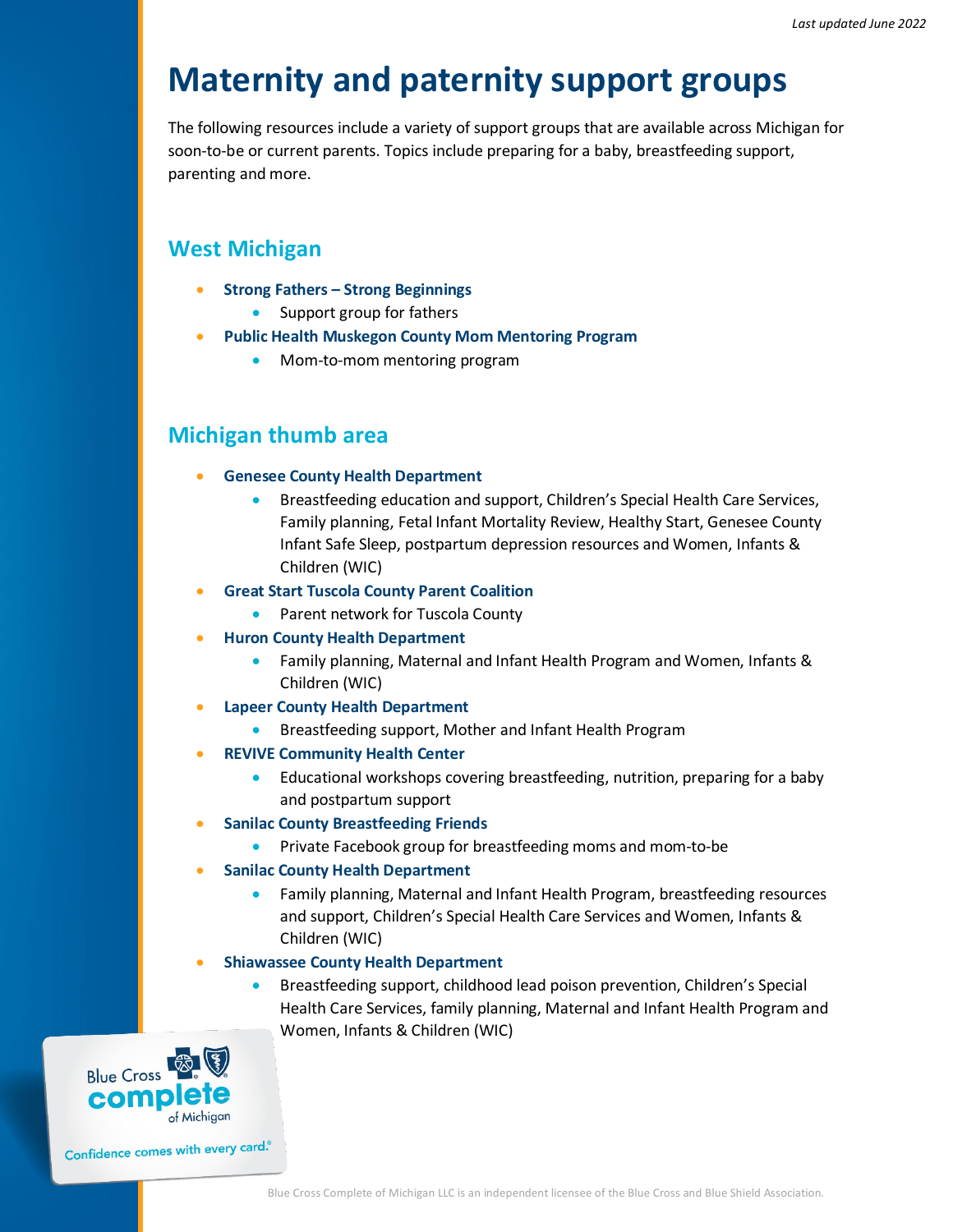- **[Shiawassee Regional Education Service District](https://www.sresd.org/early-childhood/play-to-learn-playgroups/)**
	- Playgroups for birth to 5 years
- **[St. Clair County Health Department](https://stclaircounty.org/PageBuilder/scchd/Offices/551?pageparent=534)**
	- Maternal and Infant Health Program, Children's Special Health Care Services, lead testing program, personal health clinic and Women, Infants & Children (WIC)
- **[The SMILE Club](https://www.gchd.us/clinics/breastfeedingsupport/smileclub/)**
	- Breastfeeding club for Genesee County
- **[Tuscola County Health Department](https://www.tchd.us/)**
	- Breastfeeding support. Children's Special Health Care Services, family planning, Maternal and Infant Health and Women, Infants & Children (WIC)

## **Mid-Michigan**

- **[Fraternity of Fathers](https://zerotothrive.org/strong-roots-programs/fraternity-of-fathers/)**
	- Educational program for fathers of young children
- **[Our Village](https://www.facebook.com/Our-Village-338520223491515/?ref=page_internal)**
	- Parenting support group
- **[Mom Power](https://zerotothrive.org/strong-roots-programs/mom-power/)**
	- Educational program for mothers of young children
- **[Mom Share](https://womenscentersemi.org/services/moms-and-infants/)**
	- Drop-in support group for expectant and new moms and their babies
- **[SafeHouse Center](https://www.safehousecenter.org/)**
	- Domestic violence and sexual assault support groups
- **[Strong Start, Healthy Start](https://hd.ingham.org/ForParents/HomeVisiting/StrongStart,HealthyStart.aspx)**
	- Family support, parent coaching, education and case management
- **[The Breastfeeding Club](https://cornerhealth.org/programs-and-classes/breastfeeding-club/)**
	- Peer support group for breastfeeding mothers

## **Southeast Michigan**

- **[Black Mothers Breastfeeding Association](https://blackmothersbreastfeeding.org/)**
	- Breastfeeding support and resources
- **[Nature's Playhouse of Ferndale](https://www.naturesplayhouse.com/free-support-services)**
	- Support services for parents
- **[The Children's Center](https://www.thechildrenscenter.com/)**
	- Specialized, clinical services for parents and children
- **[The Lactation Club](https://www.oakgov.com/health/information/breastfeeding/Documents/LB-Virtual%20Breastfeeding%20Support%20Group_New%20Link_Teams.pdf)**
	- Bi-monthly, kid-friendly, breastfeeding support group
- **[Your Good Village Espresso Milk Collective](https://www.yourgoodvillagecollective.org/)**
	- Breastfeeding support group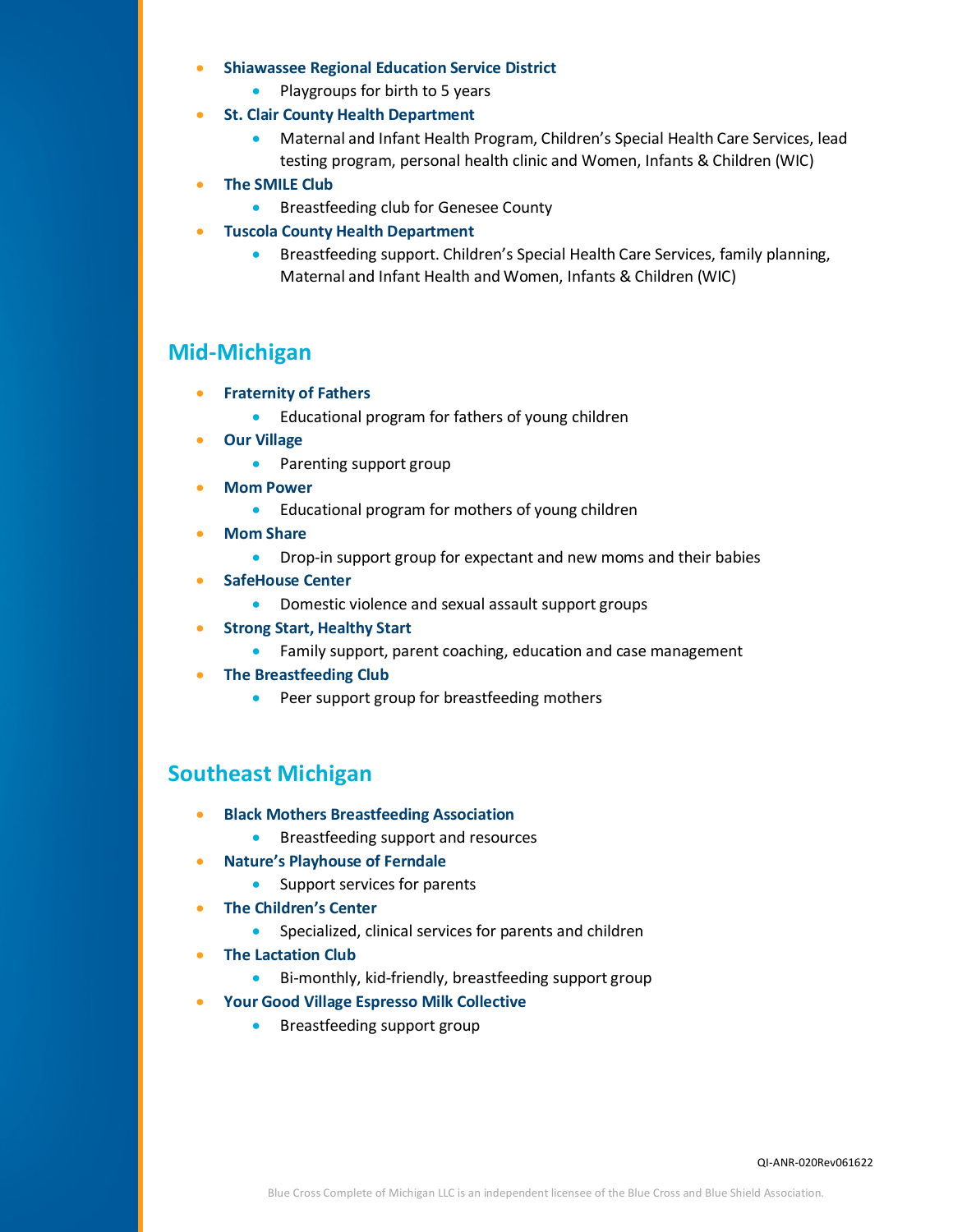

## **Nondiscrimination Notice and Language Services**

#### **Discrimination is against the law**

Blue Cross Complete of Michigan complies with applicable federal civil rights laws and does not discriminate on the basis of race, color, national origin, age, disability or sex. Blue Cross Complete of Michigan does not exclude people or treat them differently because of race, color, national origin, age, disability or sex.

Blue Cross Complete of Michigan:

- Provides free (no cost) aids and services to people with disabilities to communicate effectively with us, such as:
	- Qualified sign language interpreters
	- Information in other formats (large print, audio, accessible electronic formats)
- Provides free (no cost) language services to people whose primary language is not English, such as:
	- Qualified interpreters
	- Information written in other languages

If you need these services, contact Blue Cross Complete of Michigan Customer Service, 24 hours a day, 7 days a week at **1-800-228-8554 (TDD/TTY: 1-888-987-5832).**

If you believe that Blue Cross Complete of Michigan has failed to provide these services or discriminated in another way on the basis of race, color, national origin, age, disability or sex, you can file a grievance with:

- **Blue Cross Complete of Michigan Member Grievances** P.O. Box 41789 North Charleston, SC 29423 **1-800-228-8554** (**TDD/TTY: 1-888-987-5832**)
- If you need help filing a grievance, Blue Cross Complete of Michigan Customer Service is available to help you.

You can also file a civil rights complaint with the U.S. Department of Health and Human Services, Office for Civil Rights, through the Office for Civil Rights Complaint Portal available at

**ocrportal.hhs.gov/ocr/portal/lobby.jsf**, by mail or phone at:

#### **U.S. Department of Health and Human Services**

200 Independence Avenue, SW Room 509F, HHH Building Washington, D.C. 20201

#### **1-800-368-1019 (TDD/TTY: 1-800-537-7697)**

Complaint forms are available at: **hhs.gov/ocr/office/file/index.html**.

*(Continued on back)*

#### **mibluecrosscomplete.com**

Blue Cross Complete of Michigan LLC is an independent licensee of the Blue Cross and Blue Shield Association.